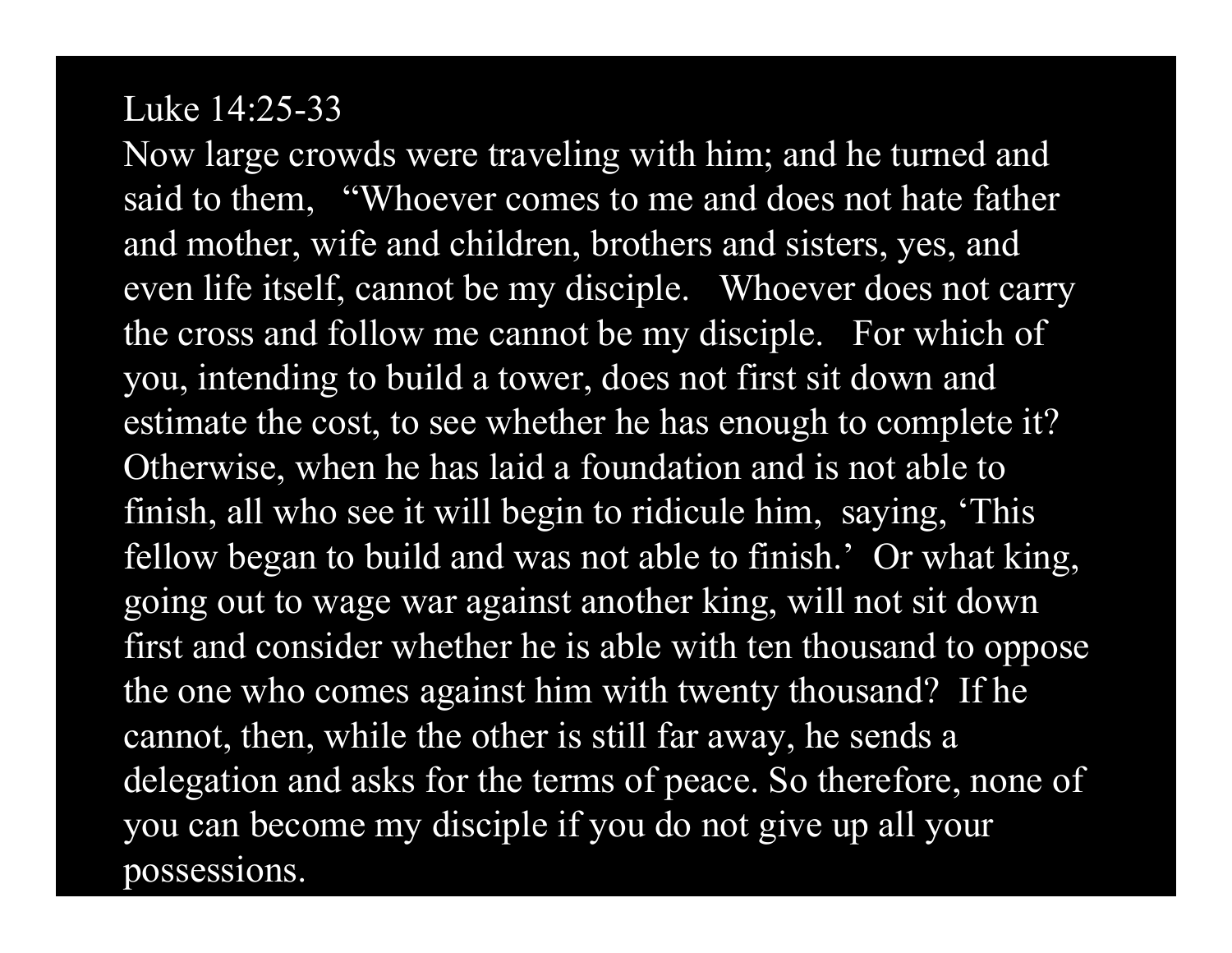Mark 12:30-31

You shall love the Lord your God with all your heart, and with all your soul, and with all your mind, and with all your strength.' The second is this, 'You shall love your neighbor as yourself.'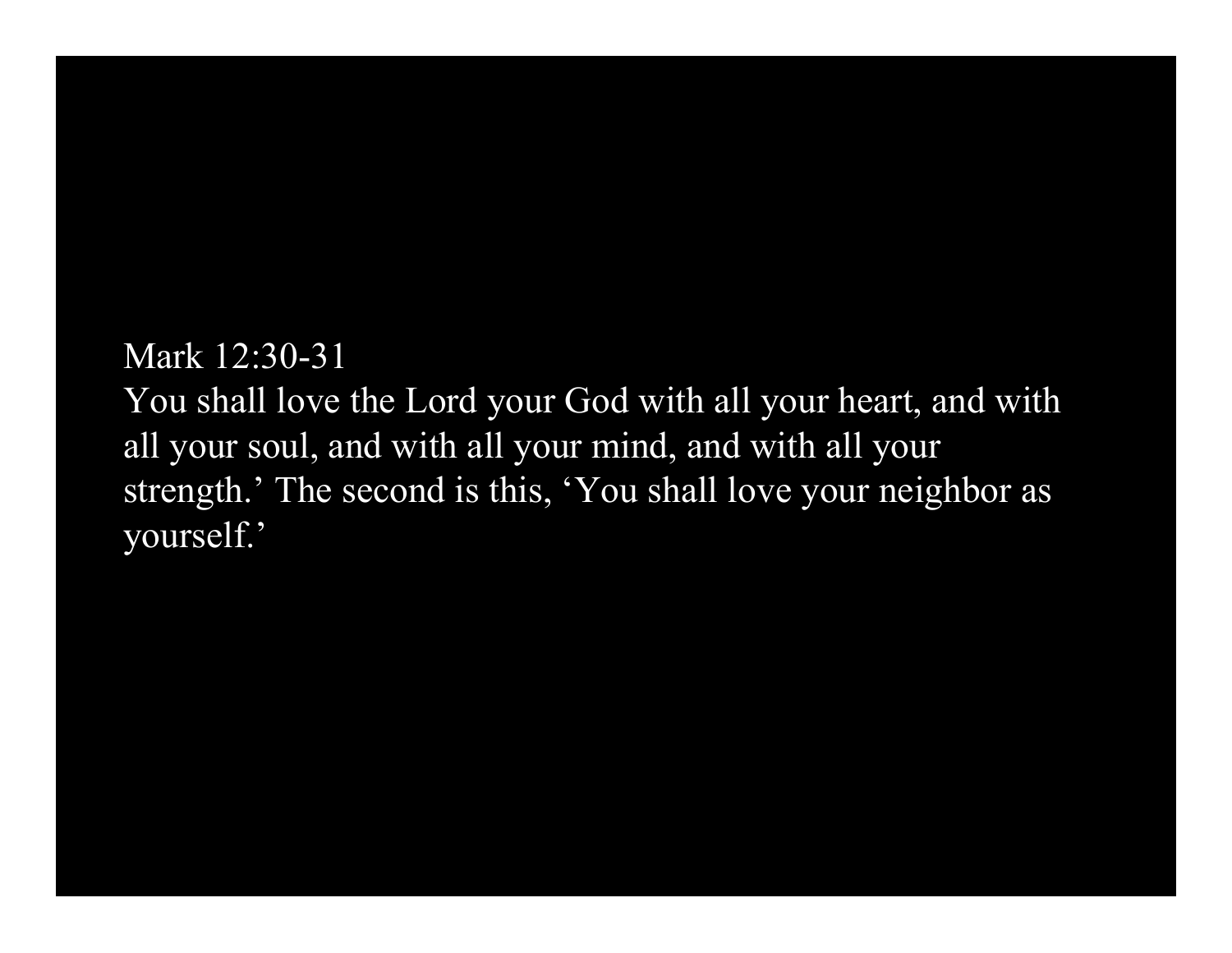## John 13:31-35

When he had gone out, Jesus said, "Now the Son of Man has been glorified, and God has been glorified in him. If God has been glorified in him, God will also glorify him in himself and will glorify him at once. Little children, I am with you only a little longer. You will look for me; and as I said to the Jews so now I say to you, 'Where I am going, you cannot come.' I give you a new commandment, that you love one another. Just as I have loved you, you also should love one another. *By this everyone will know that you are my disciples, if you have love for one another."*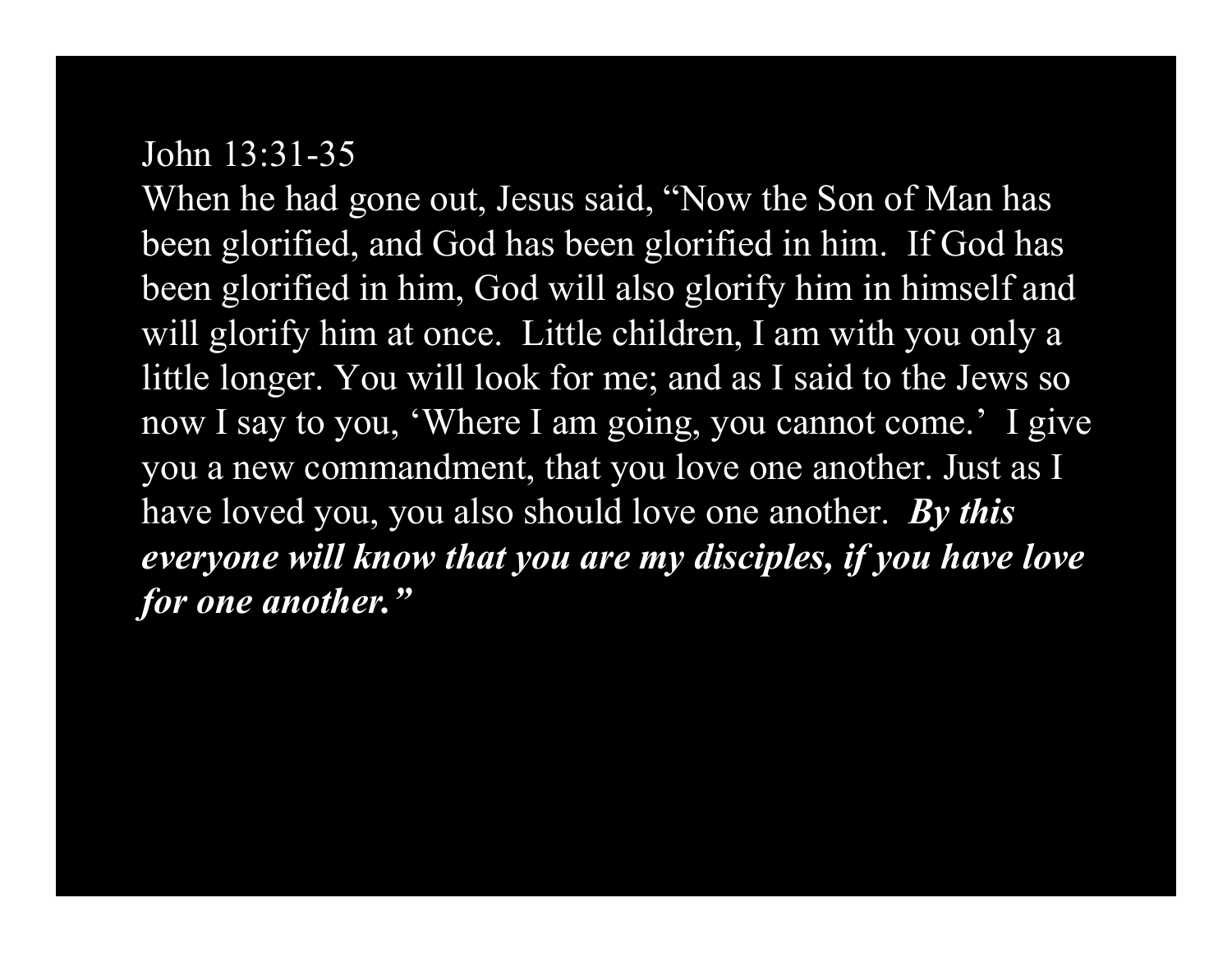## 1 John 2:3-6

Now by this we may be sure that we know him, if we obey his commandments. Whoever says, "I have come to know him," but does not obey his commandments, is a liar, and in such a person the truth does not exist; but whoever obeys his word, truly in this person the love of God has reached perfection. By this we may be sure that we are in him: whoever says, "I abide in him," ought to walk just as he walked.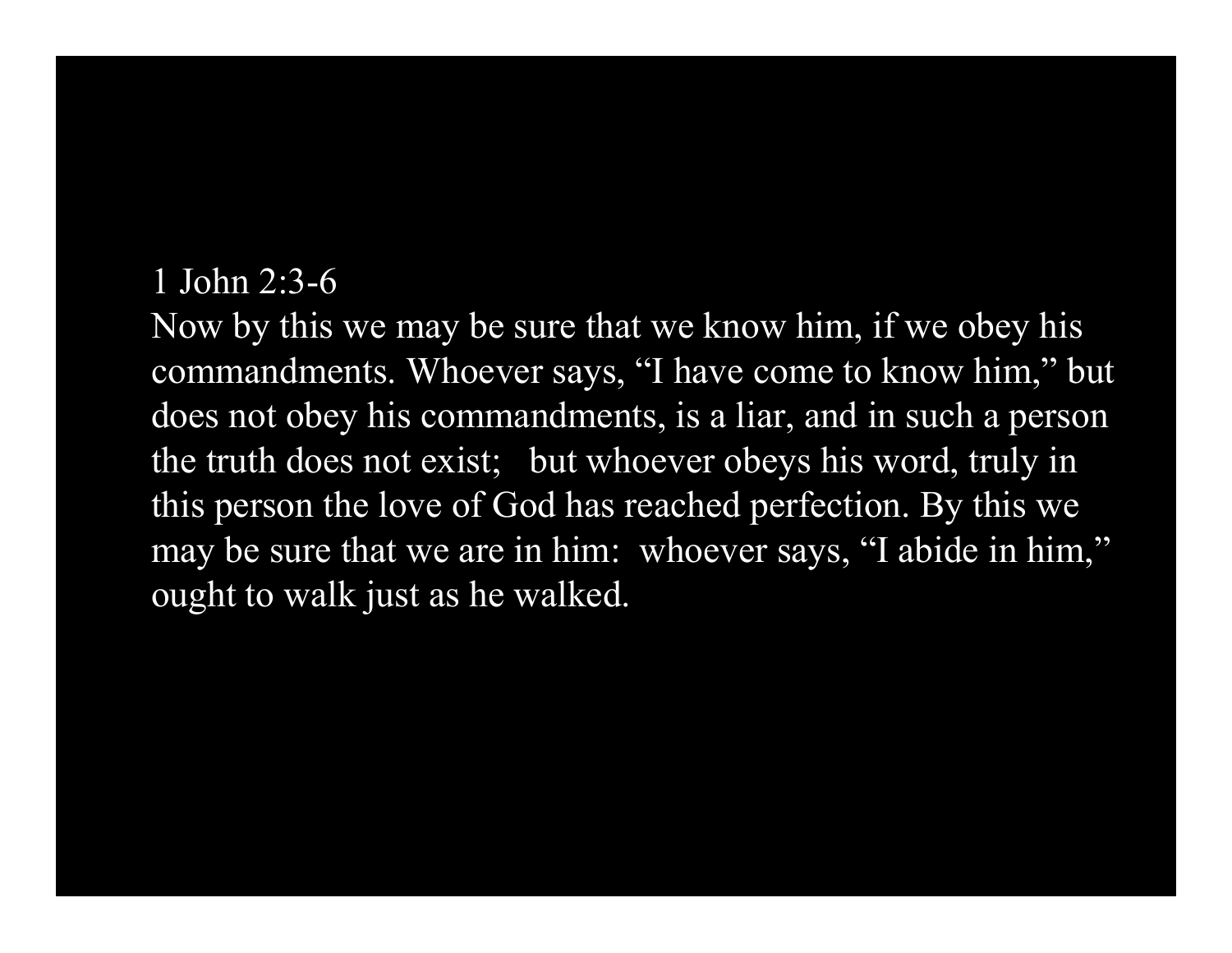#### Mark 8:34-35

He called the crowd with his disciples, and said to them, "If any want to become my followers, let them deny themselves and take up their cross and follow me. For those who want to save their life will lose it, and those who lose their life for my sake, and for the sake of the gospel, will save it.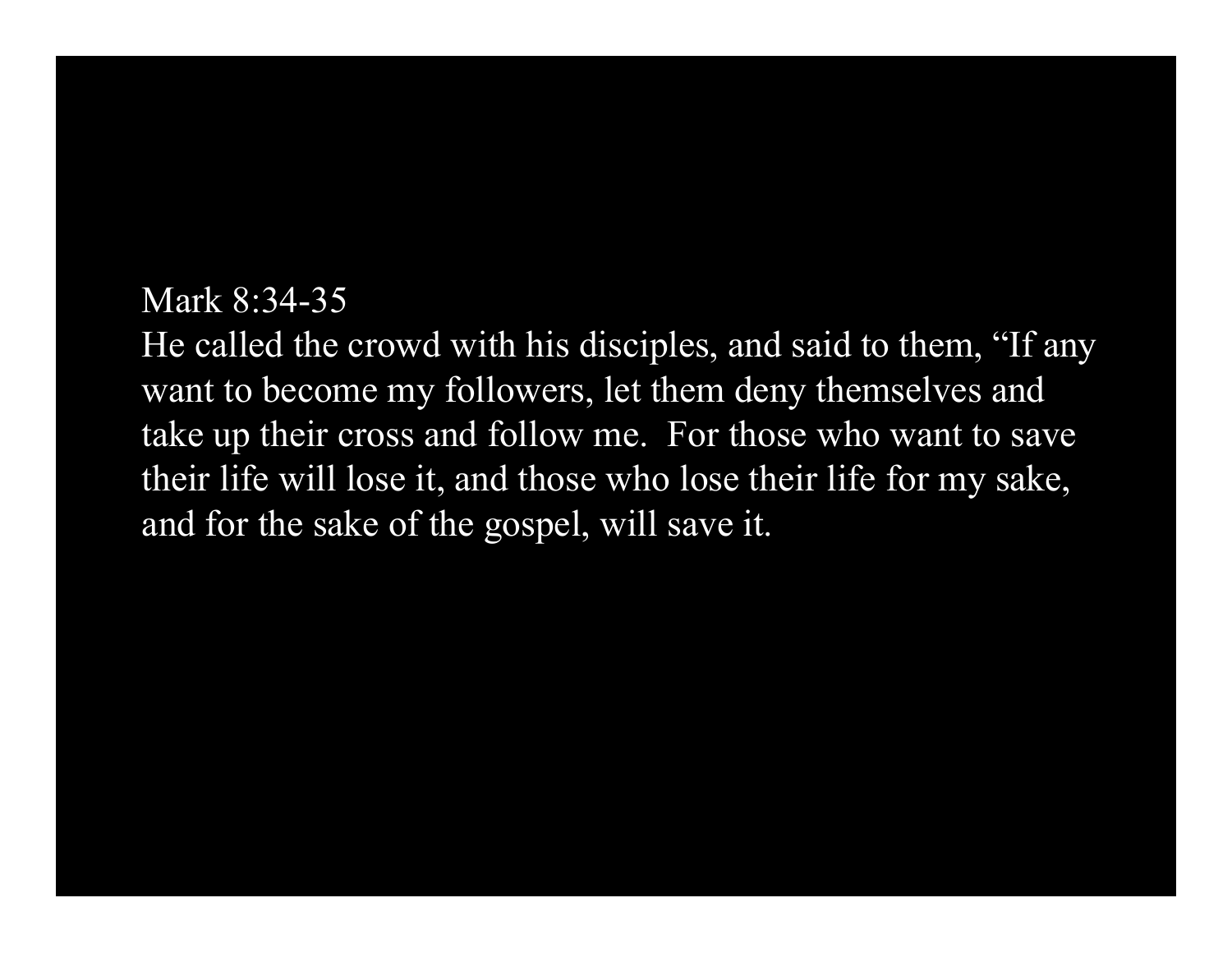Due to my involvement in the struggle for the freedom of my people, I have known very few quiet days in the last few years. I have been imprisoned in Alabama and Georgia jails twelve times. My home has been bombed twice. A day seldom passes that my family and I are not the recipients of threats of death. I have been the victim of a near-fatal stabbing. So in a real sense I have been battered by the storms of persecution. I must admit that at times I have felt that I could no longer bear such a heavy burden, and have been tempted to retreat to a more quiet and serene life. But every time such a temptation appeared, something came to strengthen and sustain my determination. *I have learned now that the Master's burden is light precisely when we take his yoke upon us.*

--Dr. Martin Luther King, Jr., from "Strength to Love"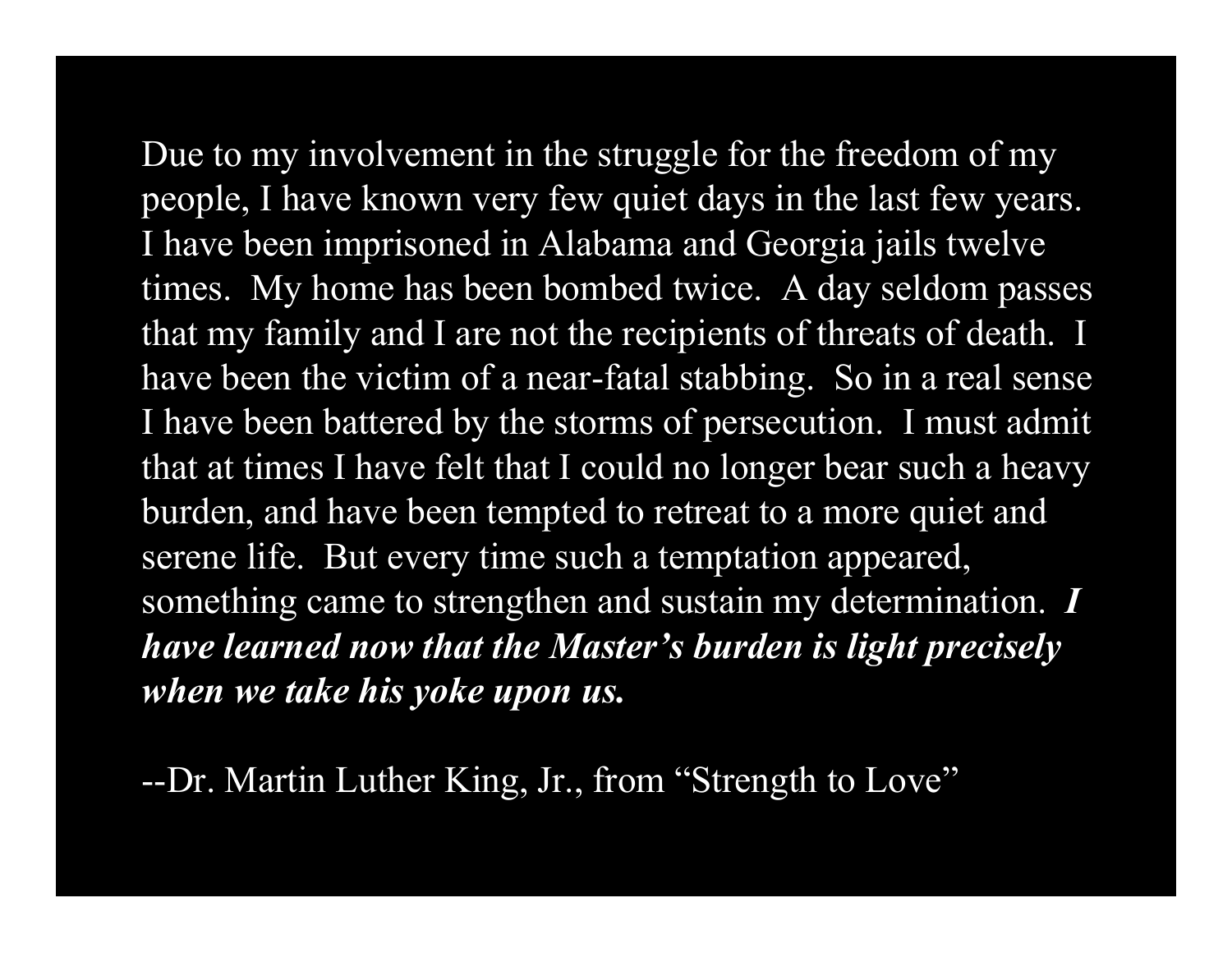## 2Cor. 5:16-21

From now on, therefore, we regard no one from a human point of view; even though we once knew Christ from a human point of view, we know him no longer in that way. So if anyone is in Christ, there is a new creation: everything old has passed away; see, everything has become new! All this is from God, who reconciled us to himself through Christ, and has given us the ministry of reconciliation; that is, in Christ God was reconciling the world to himself, not counting their trespasses against them, and entrusting the message of reconciliation to us. So we are ambassadors for Christ, since God is making his appeal through us; we entreat you on behalf of Christ, be reconciled to God. For our sake he made him to be sin who knew no sin, so that in him we might become the righteousness of God.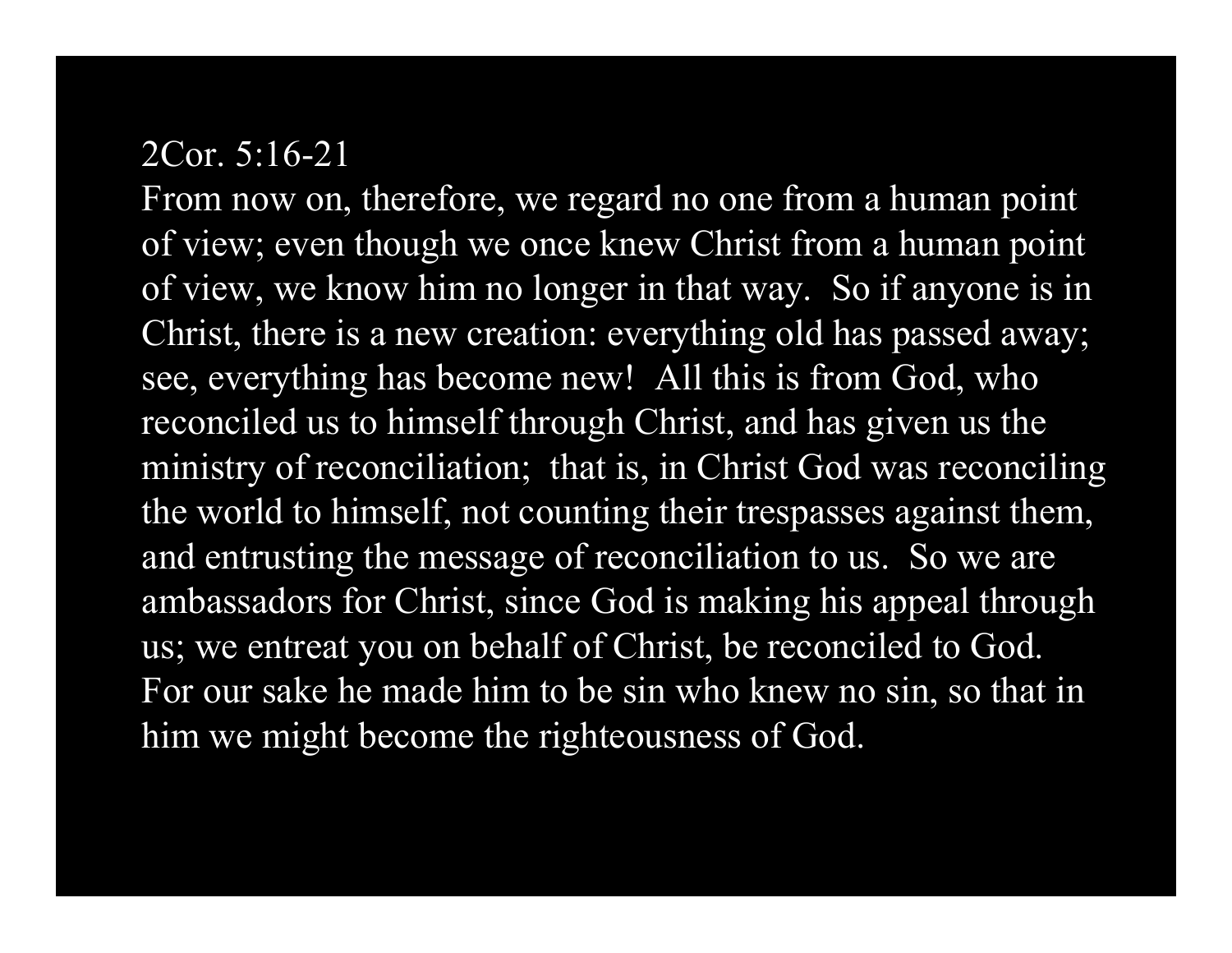# Suffering.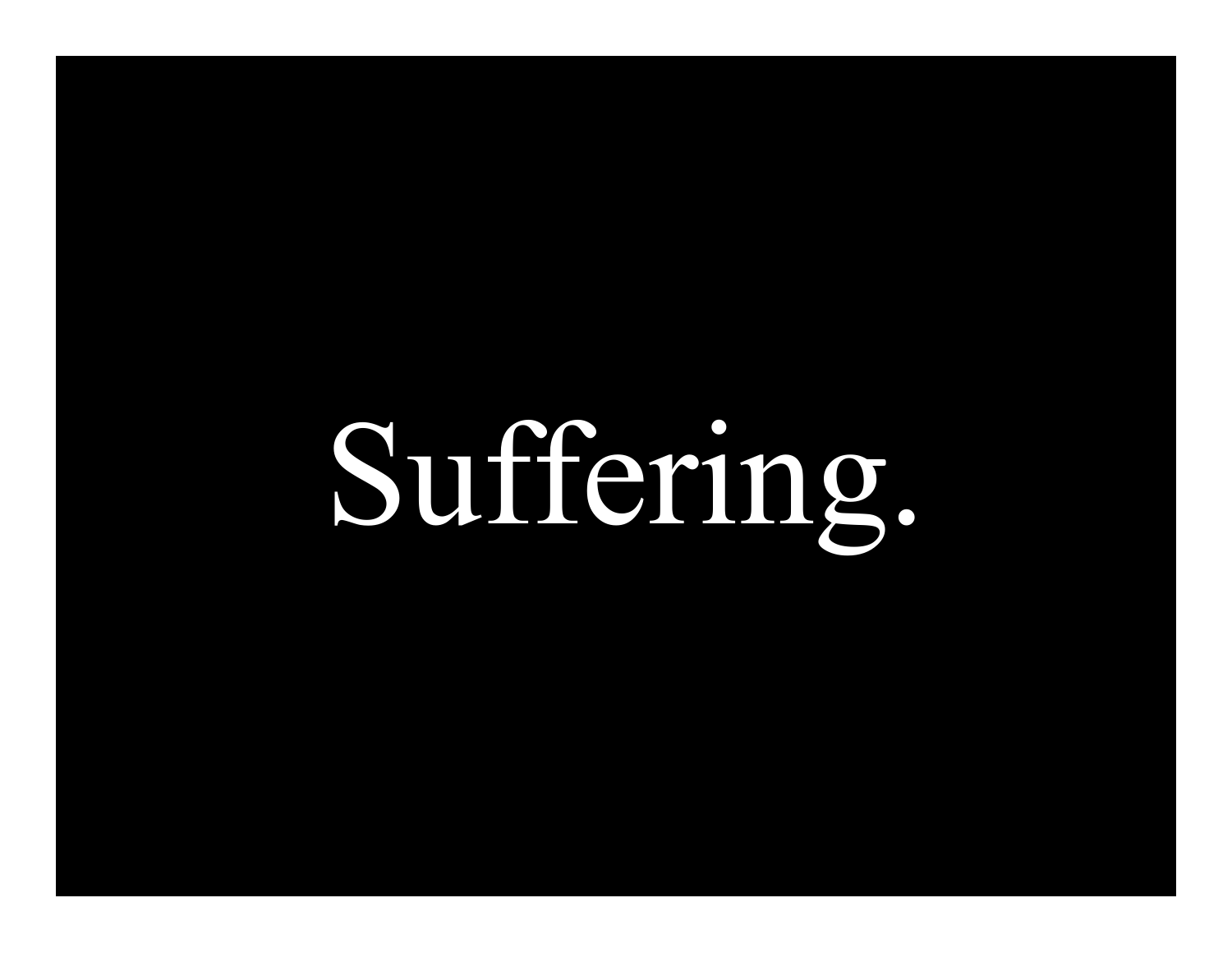To endure the cross is not a tragedy; it is the suffering which is the fruit of an exclusive allegiance to Jesus Christ. When it comes, it is not an accident, but a necessity. It is not the sort of suffering which is inseparable from this mortal life, but the suffering which is an essential part of the specifically Christian life. It is not suffering *per se* but suffering-and-rejection, and not rejection for any cause or conviction of our own, but rejection for the sake of Christ. If our Christianity has ceased to be serious about discipleship, if we have watered down the gospel into emotional uplift which makes no costly demands and which fails to distinguish between natural and Christian existence, then we cannot help regarding the cross as an ordinary everyday calamity, as one of the trials and tribulations of life. We have then forgotten that the cross means rejection and shame as well as suffering. The psalmist was lamenting that he was despised and rejected…and that is an essential quality of the suffering of the cross. But this notion has ceased to be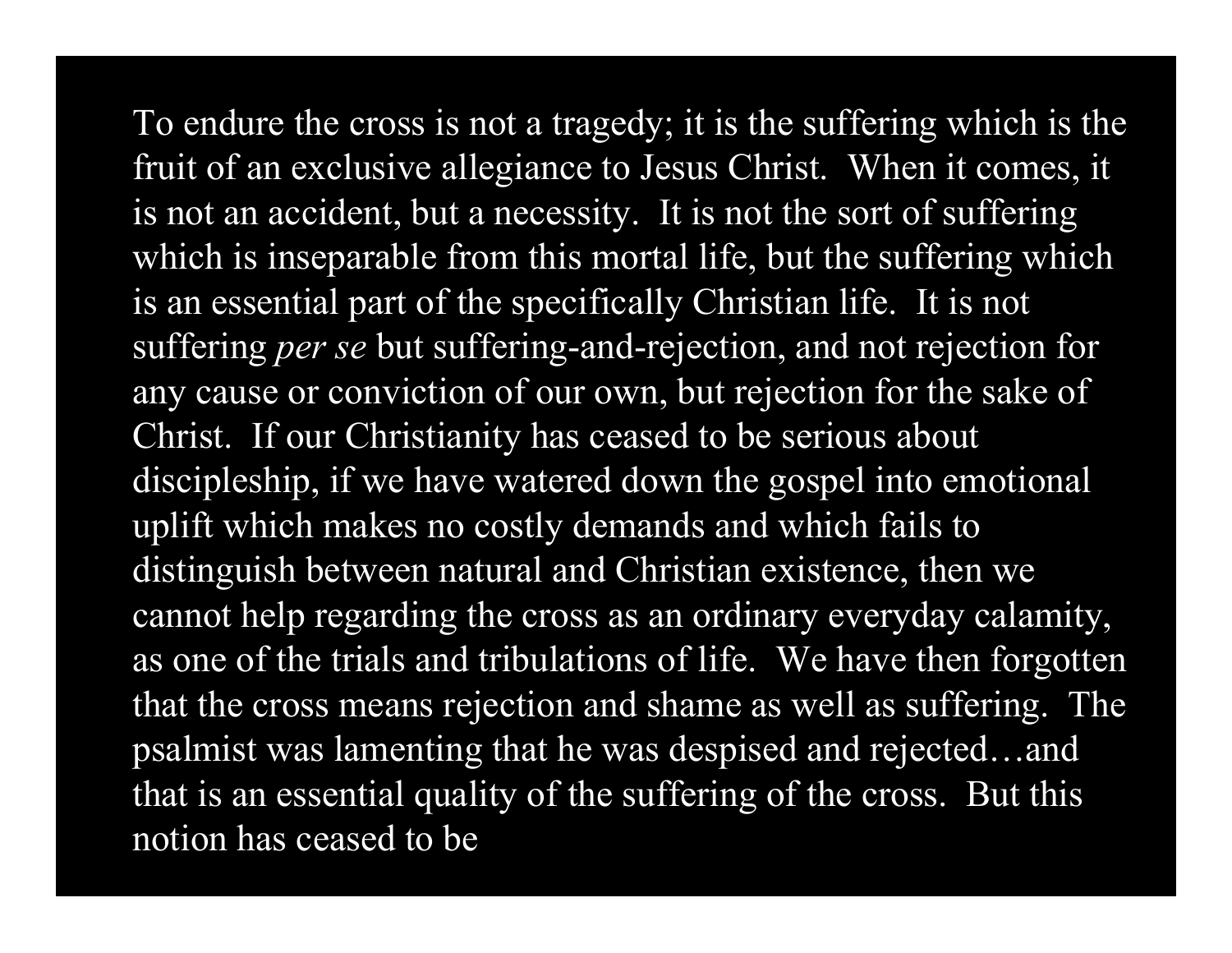intelligible to a Christianity which can no longer see any difference between an ordinary human life and a life committed to Christ. The cross means sharing the suffering of Christ to the last and to the fullest. Only those thus totally committed in discipleship can experience the meaning of the Cross. The cross is there, right from the beginning, they have only got to pick it up; there is no need for them to go out and look for a cross for themselves, no need for them to deliberately to run after suffering. Jesus says that all Christians have their own crosses waiting for them, as cross of suffering and rejection. But each of us has a different share: some God deems worthy of the highest form of suffering, and gives them the graces of martyrdom, while others God does not allow to be tempted above what they are able to bear. But is it the one and same cross in every case.

--Dietrich Bonhoeffer, from "The Cost of Discipleship"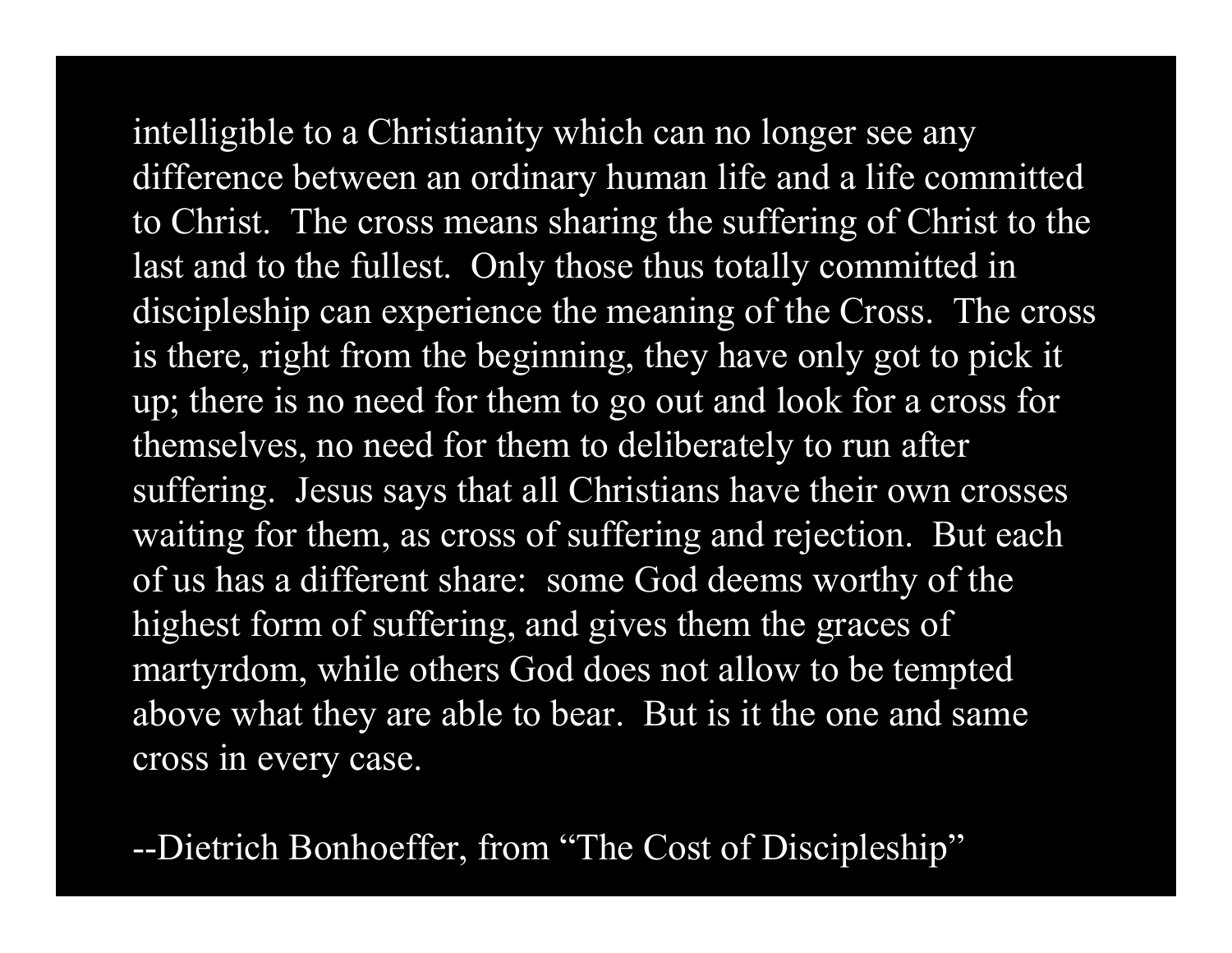## John 15:18-21

"If the world hates you, be aware that it hated me before it hated you. If you belonged to the world, the world would love you as its own. Because you do not belong to the world, but I have chosen you out of the world—therefore the world hates you. Remember the word that I said to you, 'Servants are not greater than their master.' If they persecuted me, they will persecute you; if they kept my word, they will keep yours also. But they will do all these things to you on account of my name, because they do not know him who sent me.